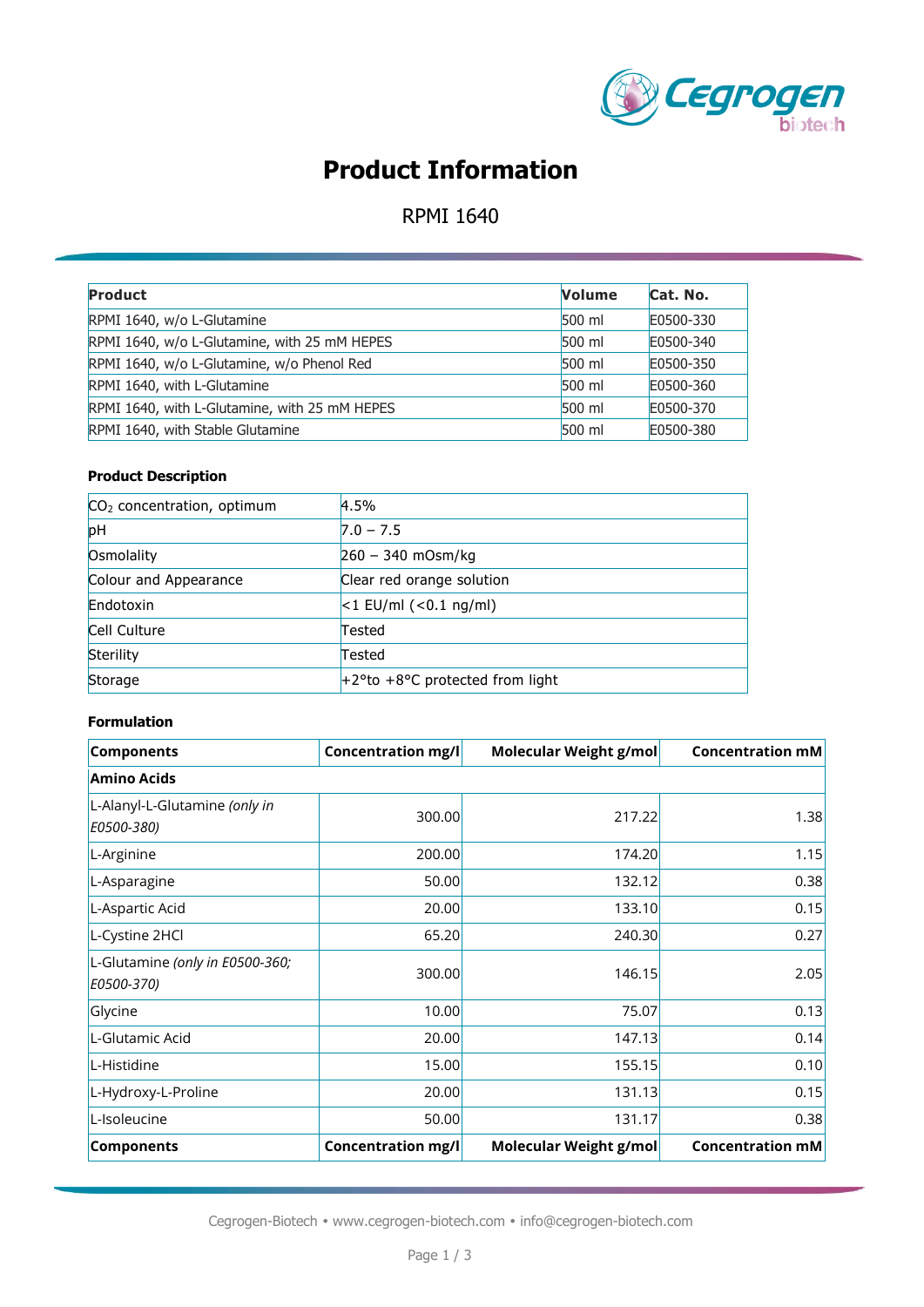

# **Product Information**

## RPMI 1640

| <b>Amino Acids</b>                           |                 |         |           |  |
|----------------------------------------------|-----------------|---------|-----------|--|
| L-Leucine                                    | 50.00           | 131.17  | 0.38      |  |
| L-Lysine HCl                                 | 40.00           | 182.65  | 0.22      |  |
| L-Methionine                                 | 15.00           | 149.21  | 0.10      |  |
| L-Phenylalanine                              | 15.00           | 165.19  | 0.09      |  |
| L-Proline                                    | 20.00           | 115.13  | 0.17      |  |
| L-Serine                                     | 30.00           | 105.09  | 0.29      |  |
| L-Threonine                                  | 20.00           | 119.12  | 0.17      |  |
| L-Tryptophan                                 | 5.00            | 204.23  | 0.02      |  |
| L-Tyrosine                                   | 21.84           | 181.19  | 0.12      |  |
| L-Valine                                     | 20.00           | 117.15  | 0.17      |  |
| <b>Vitamins</b>                              |                 |         |           |  |
| p-Amino Benzoic Acid                         | 1.00            | 137.14  | 0.0073    |  |
| D-Biotin                                     | 0.20            | 244.31  | 0.0008    |  |
| Choline chloride                             | 3.00            | 139.62  | 0.0215    |  |
| D-Calcium Pantothenate                       | 0.25            | 476.53  | 0.0005    |  |
| <b>Folic Acid</b>                            | 1.00            | 441.40  | 0.0023    |  |
| myo-Inositol                                 | 35.00           | 180.16  | 0.1943    |  |
| Nicotinamide                                 | 1.00            | 122.12  | 0.0082    |  |
| Pyridoxine HCl                               | 1.00            | 203.62  | 0.0049    |  |
| Riboflavin                                   | 0.20            | 376.36  | 0.0005    |  |
| Thiamine HCl                                 | 1.00            | 337.27  | 0.0030    |  |
| Vitamin B <sub>12</sub>                      | 0.005           | 1355.37 | 0.0000037 |  |
| <b>Inorganic Salts</b>                       |                 |         |           |  |
| Calcium Nitrate 4H <sub>2</sub> O            | 100.00          | 236.15  | 0.42      |  |
| Magnesium Sulfate                            | 120.37<br>48.84 |         | 0.41      |  |
| Potassium Chloride                           | 400.00          | 74.55   | 5.37      |  |
| Sodium Chloride<br>6000.00                   |                 | 58.44   | 102.67    |  |
| 800.00<br>Sodium Phosphate Dibasic Anhydrous |                 | 141.96  | 5.64      |  |